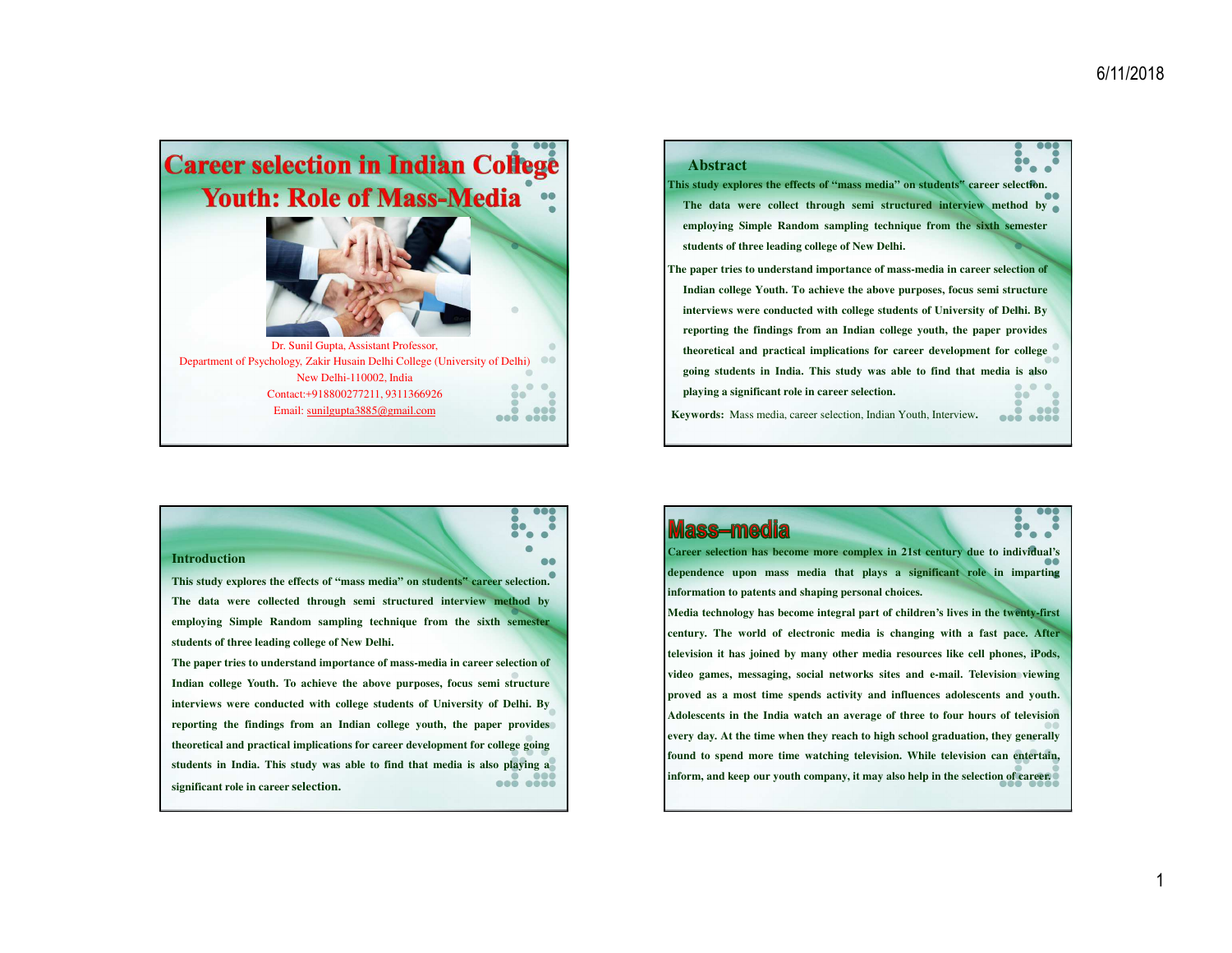

**Media and behavior Media raise concern about behavioral influence of each new media. In the late 1920 an eminent group of social scientist wascommissioned in what came to be known as the Payne fund studiesto examine film effects on youth. One of the most widely citedvolumes in this research was Herbert Bulmer's (1932) Movie and**conduct. The 12 Payne fund volumes stand as model of hoe to study **the between behavioral effects of media.**  $\ddot{\phantom{a}}$  $\bullet\bullet\bullet$  $\sim$   $\sim$   $\sim$   $\sim$ 

# **Social Learning**

 $\bullet$ 

**Albert Bandura described and revised social learning theory orobservational modeling theory, which is <sup>a</sup> more powerful theory toaccount for imitative or observational learning.**

**Bandura argued that actors in the mass media (and he and hiscolleagues studied primarily film and television programs) are soattractive that audience members want to be like the media actors. Therefore, media characters or models can influence the behavior ofaudience members simply by existing, because they are so attractive.**  $\sim$ 

## **Information and communication**

## technology and Career selection

The ICT enabled print, electronic and internet media and social networking **sites along with mobiles phones and their technological convergence havebrought revolutionary changes in the human minds at all levels. Accompanied**by the competitive pressures, such a rapidly changing world has not only **brought opportunities.**

**Adolescents and the Media" provides <sup>a</sup> state-of-the-art review of research**findings on the influence of such media as TV, movies, video games, print **advertising, rock music, and music videos on adolescents***.* **This researchconcludes with recommended strategies for preventing adverse media effects on**000 0000 **youth.**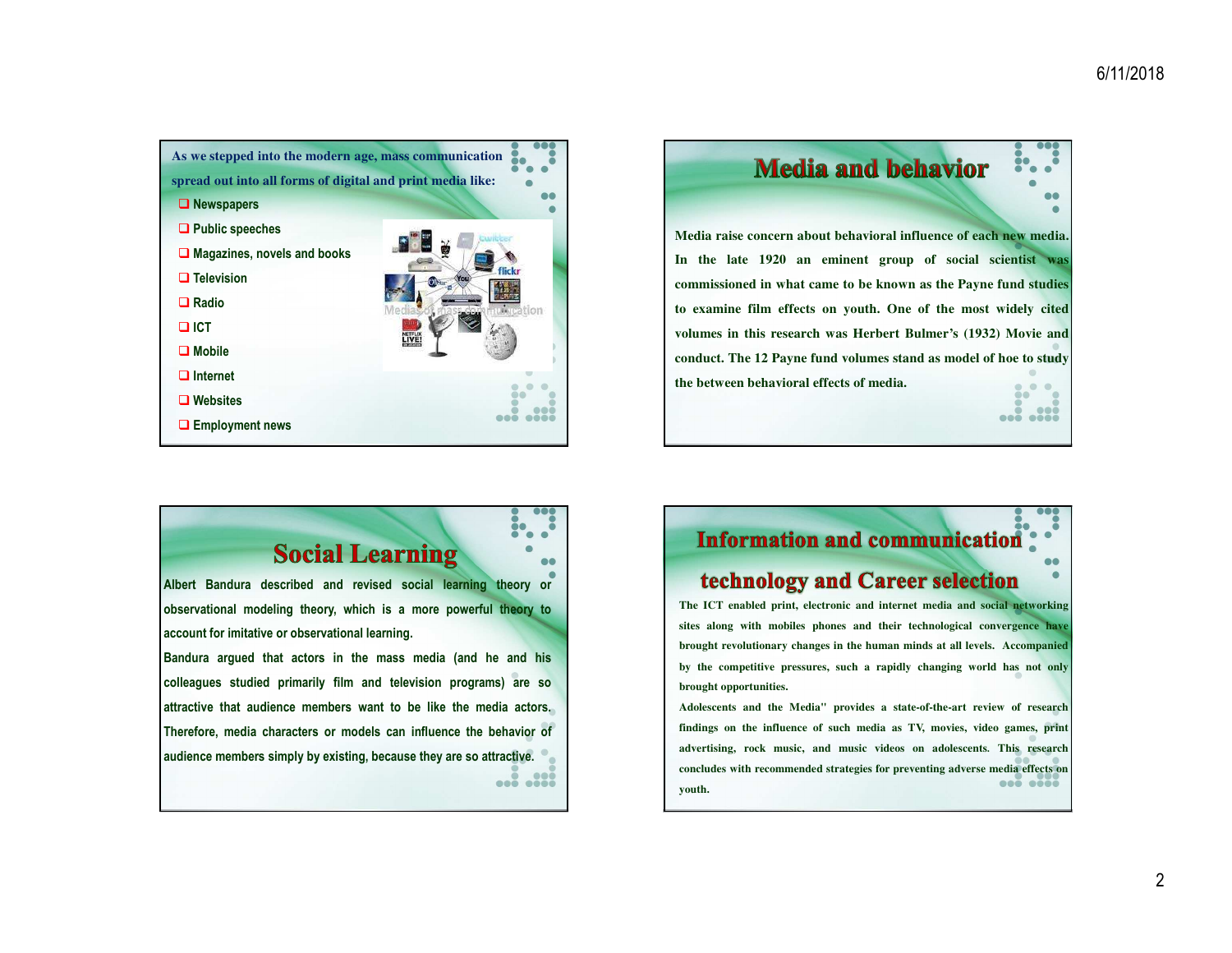

**Review of Literature** In a study Yan Yu, Wen Tian, and Vogel, et al (2010) stated that usage of mass media especially mobile and internet for access of social networking is the process not only helps to improve the academic performance of college adolescents, but also improve such aspects that are important in better learning outcomes. Even today social networking plays a vital role for career selection (Mena, Llupia, Alberto, a-Basteiro, Aldea, Sequera, V. G., & Trilla, 2012). From a study on medical students social networking Finn et al., (2010) stated that students currently build their personal and professional identities both **on and offline.** Apostol & Näsi (2013) maintain that the young generation is more media prone and the

societal dynamics are continuously changing because of the media exposure and people **are influenced more from media characters" occupations. Moreover, Wroblewski &**Huston (1987) claim that Television is one of the important sources of occupational information for youth because it regularly portrays work-related activities of fictional  $\bullet\bullet\bullet\bullet\bullet\bullet\bullet$ **characters.**

8 **On the other hand, parents" profession and skills, knowledge, socio-economic, educational and cultural backgrounds and their financial and moral support to**children are also important factors in career selection (Jodl, et. et al, 200; **Kracke, 1997; Noreen & Khalid, 2012).** While several studies also indicate that personal interests and choices are very **important in the process of decision making of individual's career selection**(Ilgen et al, 2003;Bundura et al., 2001; Angela & Bardick, 2004).In addition, career counseling is also an important factor that helps individuals to choose **among diverse nature of profession around globe (Amundson, 1984).**  $00$  $30^{\circ}$ ... ...

**Hoffner, et al. (2006) conducted interview from 132 economically disadvantagedyoung people and maintained that "the income and education levels of**respondents" dream jobs are positively correlated with the attributes of the TV **characters" jobs.**

Trujillo and Ekdom (1987) argued that Television plays vital role in teaching us **about occupations that are socially valued in America (p. 369).**

**Jeffries-Fox (1978) conducted interviews from adolescents about their sources**of information for six jobs: police, lawyers, judges, doctors, paramedics, and psychiatrists and found that TV was by far the most frequently cited source of **information about these jobs, and the students discounted the TV information**only when it was directly contradicted by another source, such as personal **contact.**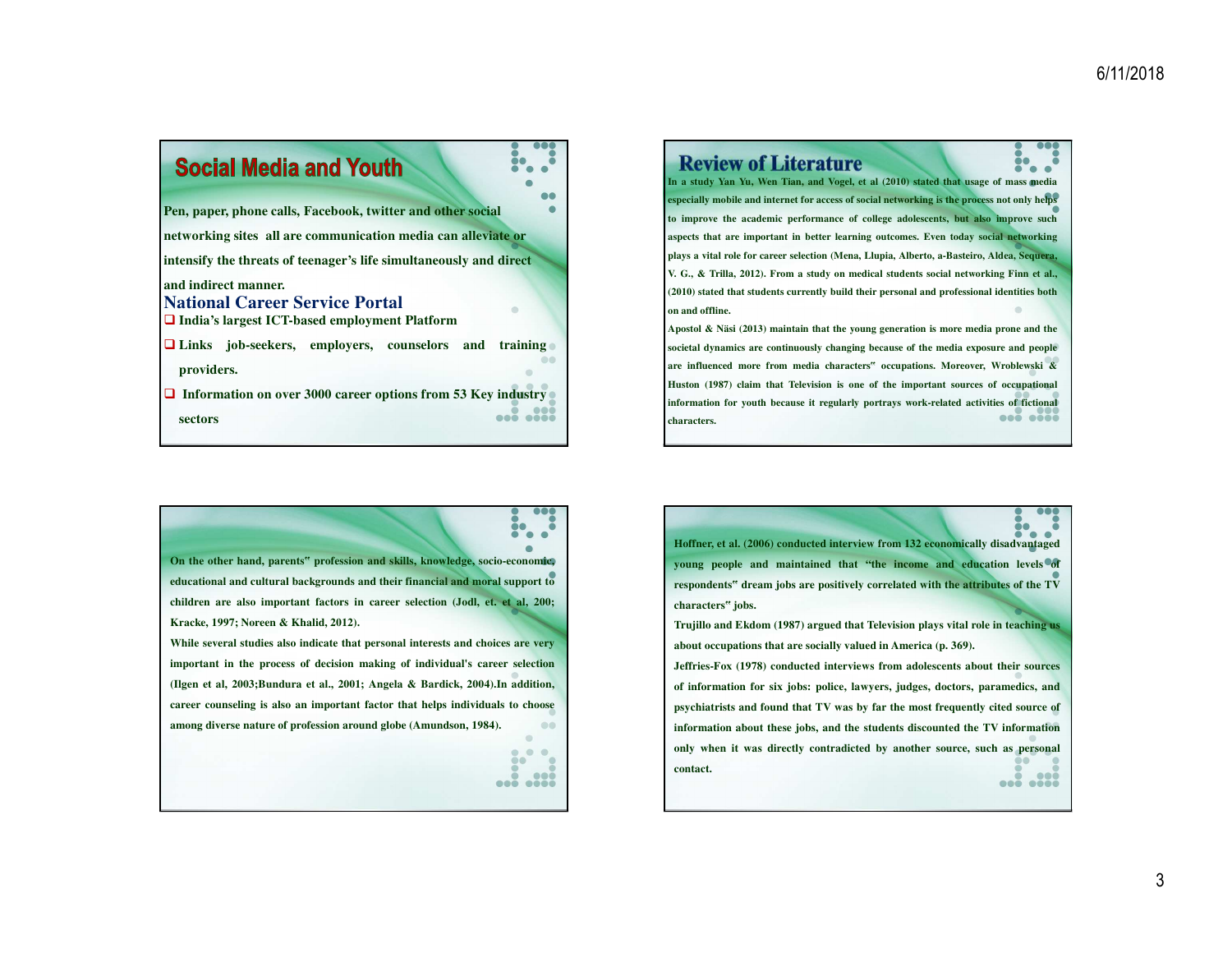$\bullet\bullet$ 

 $\bullet\bullet\bullet$ 

 $\bullet$ 

00

āa ... ...

#### **Research Methodology** ĎО č **Objectives**  $\triangleright$ **Rationale of the Present Study**Our behavior is directed from other behavior and also influence from various factors  $\Box$  **To document** and **understand** the pattern of use and exposure to mass media (TV) by youth **present in our surroundings. media: (TV) by youth.** Now day's mass-media plays a significant role in various aspects of life, one of the main  $\Box$  To see the relationship of media experience, in terms of content, frequency<br>and intensity with relations media aspects of life is career selection. Mass-media helps in personal growth, personality **and intensity with role of mass-media. growth empowering youth towards to finding for better career opportunities.**  $\Box$  To understand the pattern of media usage in different age group of youth. The main reason of this study is to know the effect of mass-media on college youth because now days youth use more media technologies compare to others age group. **To assess the experiences of youth with mass- media.** Social networking sites like whats app, facebook, instagram, websites, employment news,  $\Box$  To know which type of mass- media play important role in career selection of news paper (national as well as regional) T.V and others media gadgets is how much **college youth. helpful in career selection of Indian college youth. To see the ranking of most helpful mass-media tools among mass-media.** In this regard the present study was planned to know the which type of mass-media play **<sup>a</sup> important in career selection in Indian college youth.** ... ....



# **Data Analysis**

**In the present study, the information related to qualitativemeasures was collected. Further the qualitative analysis wasanalyzed using content analysis technique. Focus semi structureinterviews was conducted with college students of University ofDelhi** $\bullet$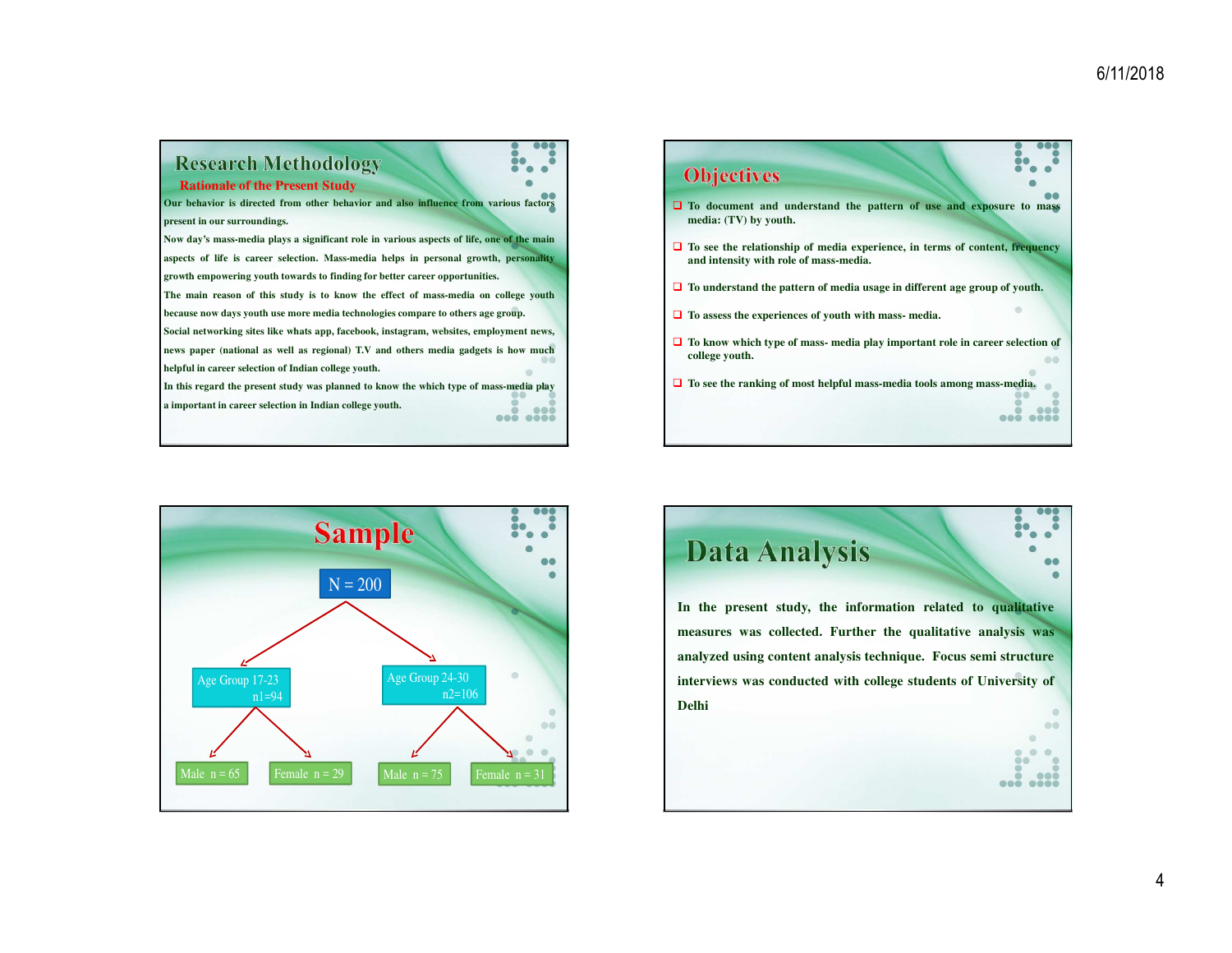| <b>Age wise Distribution</b> | <b>Result and Interpretation</b> |            |  |  |  |
|------------------------------|----------------------------------|------------|--|--|--|
| <b>Categories</b>            | <b>Frequencies</b>               | Percentage |  |  |  |
| $17 - 23$                    | 94                               | 47%        |  |  |  |
| 24-30                        | 106                              | 53%        |  |  |  |
| <b>Total</b>                 | 200                              | 100%       |  |  |  |
|                              |                                  |            |  |  |  |

| <b>Gender wise Distribution</b> |        |             |            |  |
|---------------------------------|--------|-------------|------------|--|
| <b>Age Group</b>                | Gender | Frequencies | Percentage |  |
| 17-23 years                     | Female | 29          | 30.85      |  |
|                                 | Male   | 65          | 69.15      |  |
|                                 | Total  | 94          | 100        |  |
| $24-30$ years                   | Female | 31          | 29.25      |  |
|                                 | Male   | 75          | 70.75      |  |
|                                 | Total  | 106         | 100        |  |
| <b>Total</b>                    | Female | 60          | 30         |  |
|                                 | Male   | 140         | 70         |  |
|                                 | Total  | 200         | 100        |  |

|                 | <b>Content Analysis</b>                                                              |                                    |                           |                                      |                    |                                               |  |
|-----------------|--------------------------------------------------------------------------------------|------------------------------------|---------------------------|--------------------------------------|--------------------|-----------------------------------------------|--|
| S. No           | Content                                                                              | <b>Age Group</b><br>$17-23(n1=94)$ |                           | <b>Age Group</b><br>$24-30$ (n2=106) |                    | <b>Tot</b><br>al.<br>Fre<br>que<br>ncie<br>5. |  |
|                 |                                                                                      | Male<br>$(n=65)$                   | <b>Female</b><br>$(n=29)$ | <b>Male</b><br>$(n=75)$              | Female<br>$(n=31)$ |                                               |  |
| 1               | <b>Availability of Mass Media Gadget at Home</b>                                     | 65                                 | 29                        | 75                                   | 31                 | 200                                           |  |
| $\overline{2}$  | <b>Uses of Mass Media for career selection</b>                                       | 65                                 | 29                        | 75                                   | 31                 | 200                                           |  |
| 3               | More time of Mass Media Use                                                          | 50                                 | 24                        | 35                                   | 25                 | 134                                           |  |
| $\overline{4}$  | Role of T.V in career selection                                                      | 63                                 | 28                        | 72                                   | 30                 | 193                                           |  |
| 5               | Role of ICT for example (national service career portal etc.)<br>in career selection | 55                                 | 27                        | 67                                   | 30                 | 179                                           |  |
| 6               | Role of news paper in career selection                                               | 51                                 | 26                        | 58                                   | 29                 | 164                                           |  |
| $\overline{7}$  | Role of mobile in career selection                                                   | 53                                 | 27                        | 55                                   | 26                 | 161                                           |  |
| 8               | Role of Internet in career selection                                                 | 54                                 | 27                        | 57                                   | 23                 | 161                                           |  |
| 9               | Role of public speeches in career selection                                          | 45                                 | 26                        | 46                                   | 29                 | 146                                           |  |
| 10              | Role of websites in career selection                                                 | 52                                 | 23                        | 48                                   | 21                 | 144                                           |  |
| $\overline{11}$ | Role of Radio in career selection                                                    | 45                                 | 26                        | 37                                   | 21                 | 129                                           |  |
| $\overline{12}$ | Role of employment news in career selection                                          | 30                                 | 19                        | 55                                   | 21                 | 125                                           |  |
| 13              | Role of Novels, magazine and books in Career selection                               | 30                                 | 23                        | 42                                   | 28                 | 123                                           |  |
| 14              | <b>Uses of Mass Media for Learning purpose</b>                                       | 22                                 | 12                        | 37                                   | 9                  | 80                                            |  |
|                 |                                                                                      |                                    |                           |                                      |                    |                                               |  |

| The result of content analysis stated that, there is the 100% availability of mass  |
|-------------------------------------------------------------------------------------|
| media with all the participants participated in the present study. The cause        |
| might be that, all participants participated in the present study were from the     |
| urban and metro city population of Delhi metro, India.                              |
| All participants in this study are agree that mass-media helps in career selection. |
| Out of total 65 male participants from the age group of 17-23 years, 50 male        |
| participants from this age group were involved more usage of mass media,            |
| whereas out of 29 female participants from this group 24 female participants        |
| were involved in more time usage of mass media. Out of 75 male participants         |
| from the age group of 24-30 years, 35 participants were involved more time in       |
| mass media use whereas out of 31 female participants 25 were involved in            |
| more time of mass media usage on day to day life during the time of study. In       |
| this regard, out of total participants $(N=200)$ , 134 participants were used mass  |
| media in different form more time.                                                  |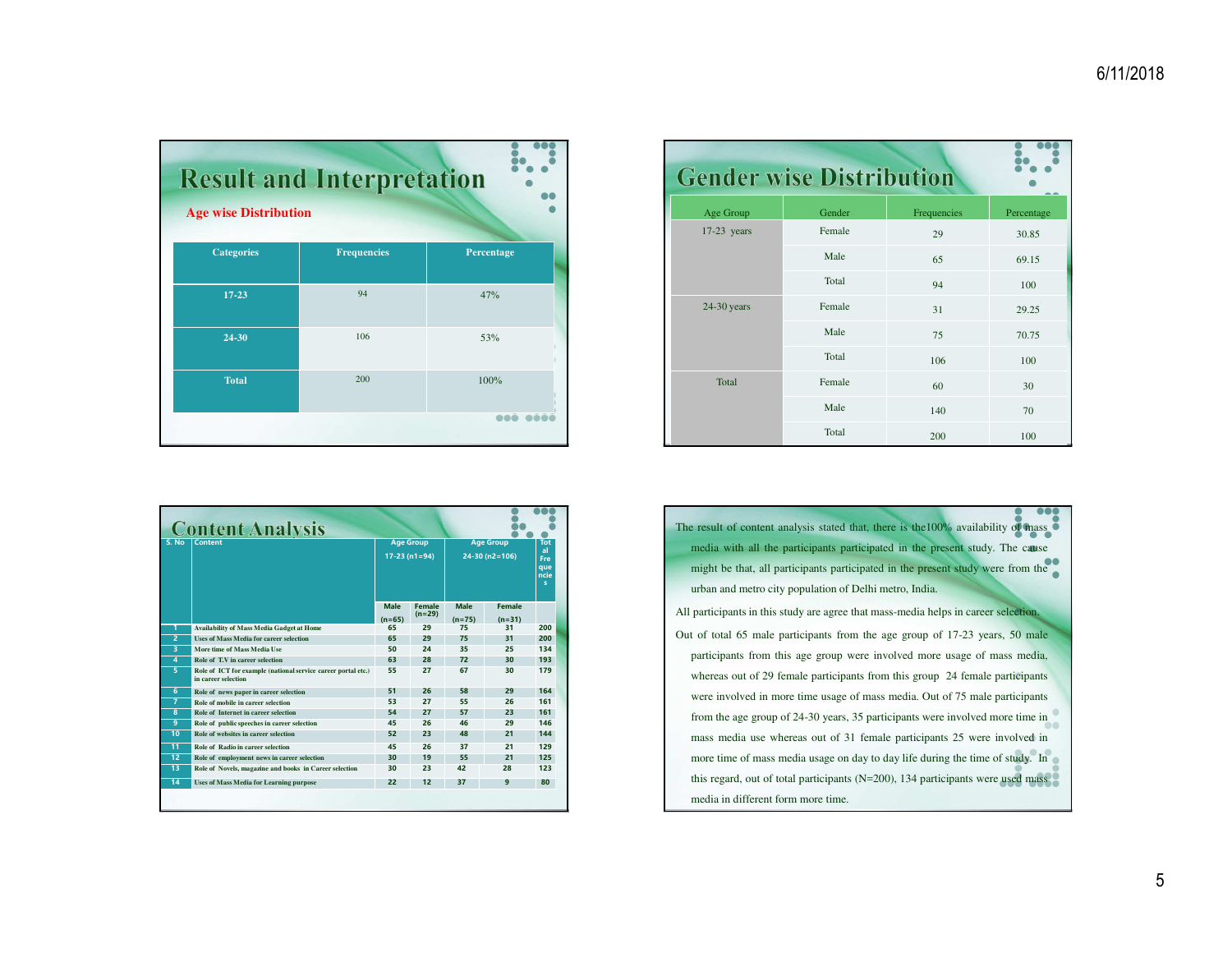- **Further out of 65 male participants from the age group of 17-13 years 63 participants were found role of T.V in career selection whereas 28 out of 29 participants in this age found news role of T.V in career selection. From the age group of 24-30 years of age out of 75 male participants 72 participants responded that they found role of T.V helps in career selection whereas 30 out of 31 participants found T.V helps in career selection. In total out of total participants (N=200), a total of 193 participants informed that T.V plays significant role in career selection.**
- **Further, out of 65 male participants from the age group of 17-23 years, 55 participants were responded that, they were using different Information communication technology like national career service portal used in career selection process whereas only 27 participants out of 29 used ICT for career selection. Similarly out of 75 male participants from the age group of 24-30 years, 67 responded that, they used different type of ICT for career selection purpose and 30 out of 31 female participants in this age group responded that**  $00$ **they used ICT for career selection purpose. In this context 179 participants out of (N=200) were using different types of ICT for example national career service portal for career selection purpose.**... ...

Out of 65 male participants from the age group of 17-13 years 51 participants were found news paper helps in career selection whereas 26 out of 29 participants in this age found news paper helps in career selection. From the age group of 24-30 years of age out of 75 male participants 58 participants responded that they found news paper helps in career selection whereas 29 out of 31 participants found news paper helps in career selection. In total out of total participants  $(N=200)$ , a total of 164 participants informed the positive **effects of news paper in career selection.**

Further out of 65 male participants from the age group of 17-23 years of age only 53 participants were used mobile for career selection. Similarly out of 29 female participants from this age group, only 27 participants were also used mobile for career selection purpose. From the age group of 24-30 years of age, out of 75 male participants, 55 participants were involved in usage of mobile for career selection purpose. Similarly from this age group, out of 31 female participants 26 were used mobile for career selection. So as total out of (N=200) participants in the present study, only 161  $\bullet$ **participants were used mobile for career selection purpose.**

8 Further out of 65 male participants from the age group of 17-23 years of age only 54 participants were used internet for career selection. Similarly out of 29 female participants from this age group, only 27 participants were also used internet for career selection purpose. From the agegroup of 24-30 years of age, out of 75 male participants, 57 participants were involved in usageof mobile for career selection purpose. Similarly from this age group, out of <sup>31</sup> femaleparticipants 23 were used mobile for career selection. So as total out of (N=200) participants inthe presen<sup>t</sup> study, only 161 participants were used mobile for career selection purpose. Further, out of 65 male participants from the age group of 17-23 years, 45 participants were

responded that, public speeches helps in career selection whereas only 26 participants out of 29used public speeches for career selection. Similarly out of <sup>75</sup> male participants from the agegroup of 24-30 years, 67 responded that, they found that public speeches use for career selectionpurpose and 30 out of 31 female participants in this age group responded that they used public speech knowledge for career selection purpose. In this context 179 participants out of (N=200) were using public speeches for career selection.  $\sim$   $\sim$   $\sim$   $\sim$   $\sim$   $\sim$ 



decide in career selection.

... ....

 $\overline{\phantom{a}}$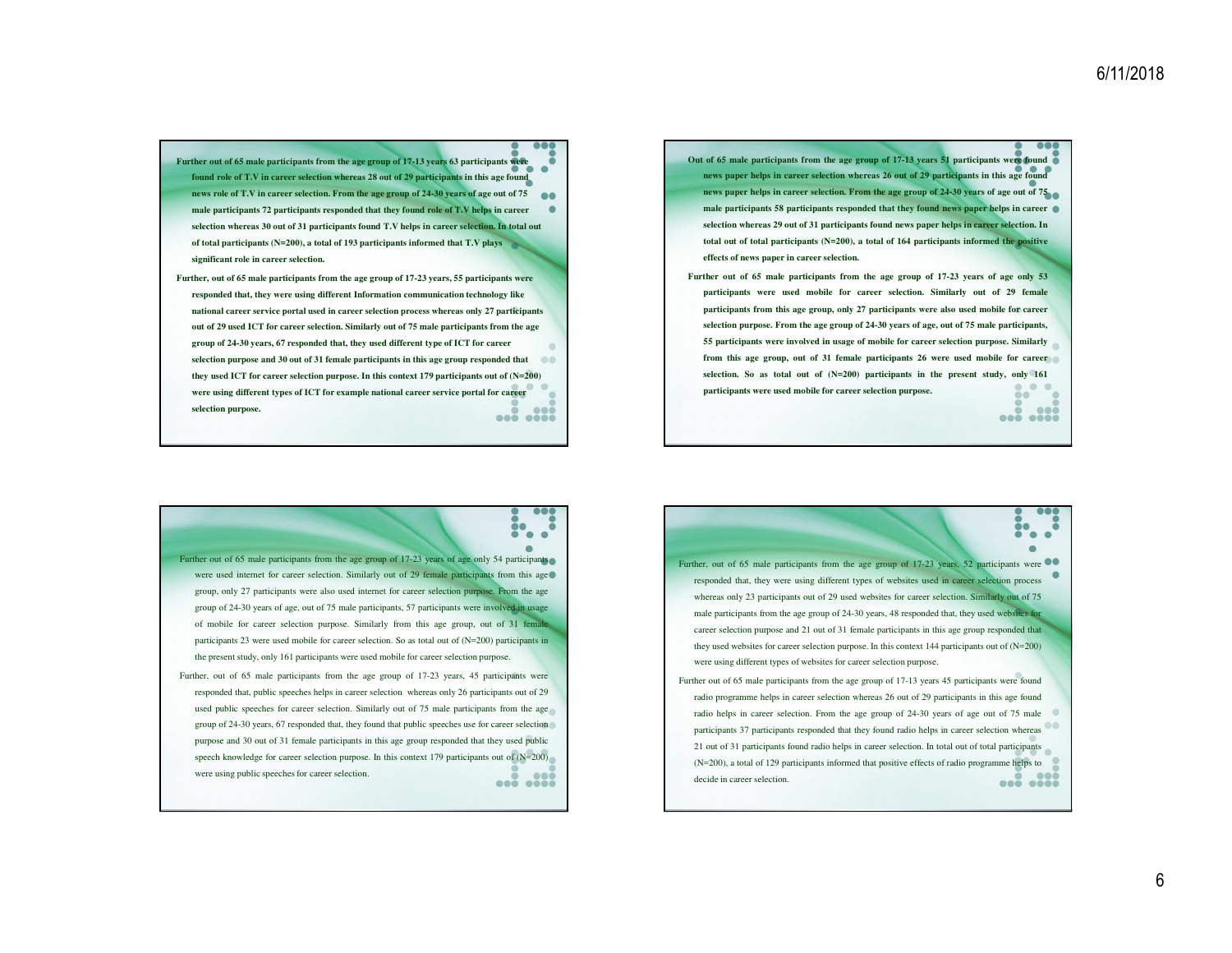

Further out of 65 male participants from the age group of 17-13 years 30 participants were found novel magazine and books helps in career selection whereas 23 out of 29 participants in this age found novel magazine and books helps in career selection. From the age group of 24-30 years of age out of 75 male participants 42 participants responded that they found novel magazine and books helps in career selection whereas 28 out of 31 participants found novel magazine and bookshelps in career selection. In total out of total participants (N=200), a total of 123 participants informed the positive effects of news paper in career selection.

Further, out of 65 male participants from the age group of 17-23 years, 22 participants were responded that, they were using mass media for learning purpose whereas only 12 participants stated that they used mass media for learning purpose. Similarly out of 75 male participants from the age group of 24-30 years, 37 responded that, they used mass media for learning purpose and 9 out of 31 female participants in this age group responded that they used mass media for learning purpose. In this context 80 participants out of (N=200) were using mass media for learningpurpose.

 $000.0000$ 

ĎО

ă

| <b>Discussion</b><br>It's clear from above that there is all participants participated in the study have used mass- |  |
|---------------------------------------------------------------------------------------------------------------------|--|
| media and all participants are agree that all type of mass media helps in career selection.                         |  |
| In this regards, we have found that following ranking in the context of mass- media helps in                        |  |
| career selection of college going India youth.                                                                      |  |
| $1 - T.V$                                                                                                           |  |
| $2-ICT$                                                                                                             |  |
| 3- News paper                                                                                                       |  |
| 4- Mobile                                                                                                           |  |
| 5- Internet                                                                                                         |  |
| <b>6- Public speeches</b>                                                                                           |  |
| <b>7- Websites</b>                                                                                                  |  |
| 8-Radio                                                                                                             |  |
| 9- Employment news                                                                                                  |  |
| 10- Novels, books and magazine                                                                                      |  |



#### **References** Angela D.,& Bardick, K. B. (2004). Junior high career planning: What students want. Canadian Journal ofCounselling, 38 (2), 104 -117.  $\overline{\phantom{a}}$ Apostol, O., & Näsi, S. (2013). Firm–employee relationships from a social responsibility perspective: Developments from communist thinking to market ideology in Romania. A mass media story. Journal of Business Ethics, 112(4): 1-15. Ilgen, D. R., Lloyd, J. W., Morgeson, F. P., Johnson, M. D., Meyer, C. J., & Marrinan, M. (2003).Personalcharacteristics, knowledge of the veterinary profession, and influences on career selection among st veterinary school applicant pool. Journal of the American Veterinary Medical Association, 223(11), 1587-1594 Mena, G., Llupia, A., Alberto, L., a-Basteiro, G., Marta Aldea, M., Victor-Guillermo Sequera, V. G., & Trilla, A. (2012). The Willingness of Medical Students to Use Facebook as <sup>a</sup> Training Channel for Professional Habits: The Case of Influenza Vaccination, *Cyberpsychology, Behavior, and Social Networking 15*, (6) 328-331. doi:10.1089/cyber.2011.0457. Finn, G., Garner, J., & Sawdon, M. (2010). 'You're judged all the time!' Students' views on professionalism: <sup>a</sup> multicenter study. *Medical Education;* 44:814–825. doi: 10.1111/j.1365-2923.2010.03743. Jodl, K. M., Michael, A., Malanchuk, O., Jacquelynne, S. Eccles, J. S., & Sameroff, A. (2001).Parents role in shapingearly adolescents occupational aspirations. Student's Development, 72 (4), 1247-1266. Kracke, B. (1997). Parental behaviors and adolescents' career exploration. Career Development Quarterly, 45(4), 341 Noushina,Saleem et al (2014). Career Selection: Role of Parent's Profession, Mass Media and Personal Choice, Bulletin of Education and Research December 2014, Vol. 36, No. 2 pp. 25-37. Wroblewski, R, &Huston, A., C. (1987). Televised occupational stereotypes and their effects on early adolescents: Are they changing? The Journal of Early Adolescence, Fall 7, 283-297. Yan Yu, A., Wen Tian, S., & Vogel, D. (2010). Can learning bevirtually boosted? An investigation of online socialnetworking impacts. *Computers & Education; Vol. XXX,* Pp1-10. doi:10.1016/j.compedu.2010.06.015. $\bullet\bullet\bullet$